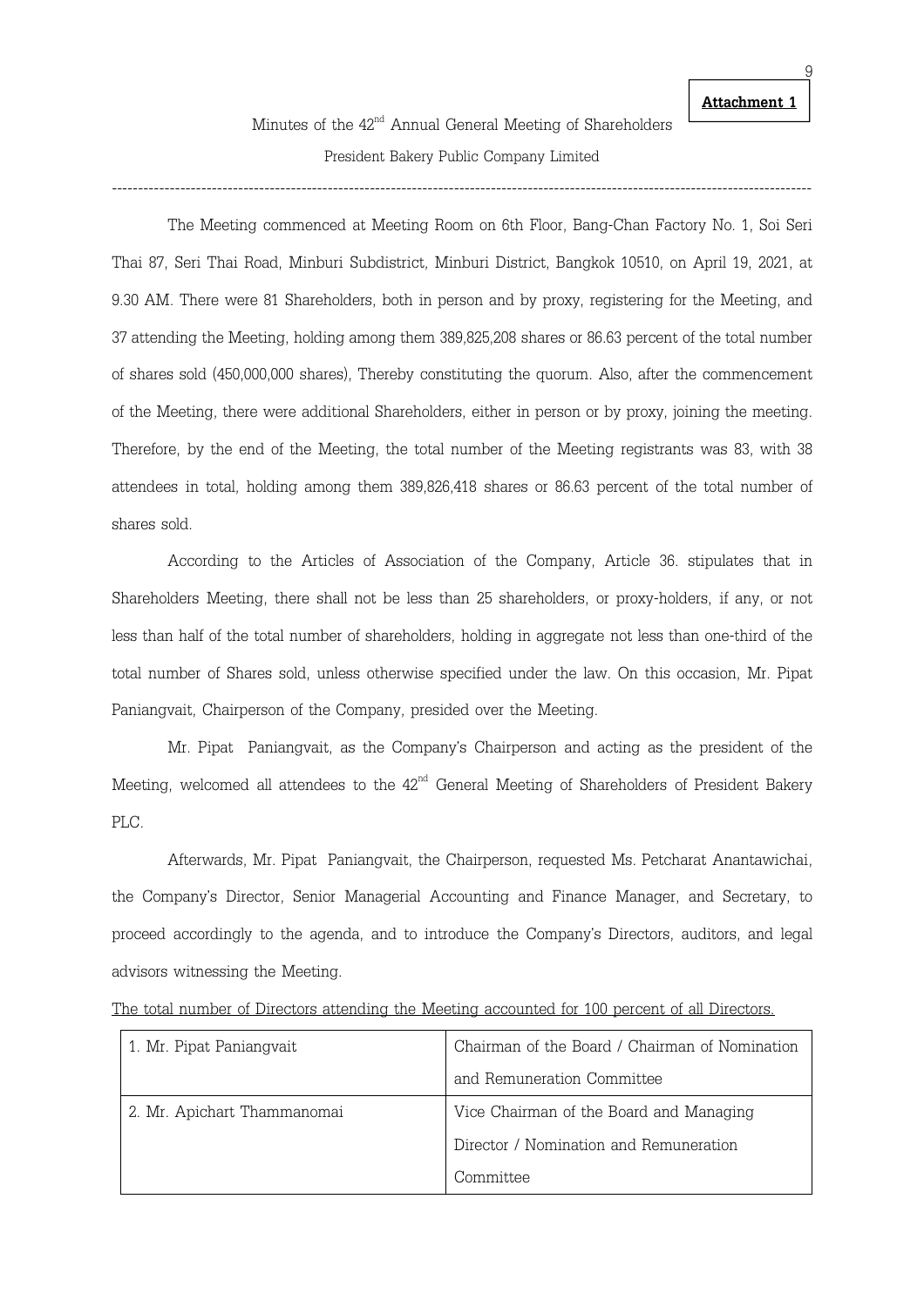| 3. Mr. Apisate Thammanomai         | Deputy Managing Director / Corporate           |
|------------------------------------|------------------------------------------------|
|                                    | Governance and Risk Management Committee       |
| 4. Mr. Vichai Kulsomphob           | Director                                       |
| 5. Miss Petcharat Anantawichai     | Director and Senior Management Accounting      |
|                                    | Department and Finance / Corporate Governance  |
|                                    | and Risk Management Committee / Company        |
|                                    | Secretary                                      |
| 6. Miss Panida Prayottaweekij      | Director and Senior Production Department /    |
|                                    | Corporate Governance and Risk Management       |
|                                    | Committee                                      |
| 7. Dr. Pojjanee Paniangvait        | Director/ Governance                           |
|                                    | and Risk Management Committee                  |
| 8. Mr. Pun Paniangvait             | Director                                       |
| 9. Miss Saipin Kittipornpimol      | Assistant Managing Director/ Governance        |
|                                    | and Risk Management Committee                  |
| 10. Miss Ubolluck Luevoravinyu     | Assistant Managing Director/ Governance        |
|                                    | and Risk Management Committee                  |
| 11. Prof. Dr. Teravuti Boonyasopon | Chairman of Independent Director / Chairman of |
|                                    | Audit committee                                |
| 12. Mr. Wattanachai Chotechutrakul | Independent Director / Audit Committee         |
| 13. Prof. Dr. Piyamitr Sritara     | Independent Director                           |
| 14. Mr. Thanapich Mulapruk         | Independent Director / Audit Committee         |
| 15. Mrs. Aimon Pathumarak          | Independent Director and Audit Committee /     |
|                                    | Corporate Governance and Risk Management       |
|                                    | Committee                                      |

## Director's Advisor

Mrs. Malee Tangjaisanong Mrs. Advisor to the Board and

Assistant Managing Director

## Company's Executive Attending the Meeting

 Miss Jirawan Komolcharoensiri Management Accounting Department Manager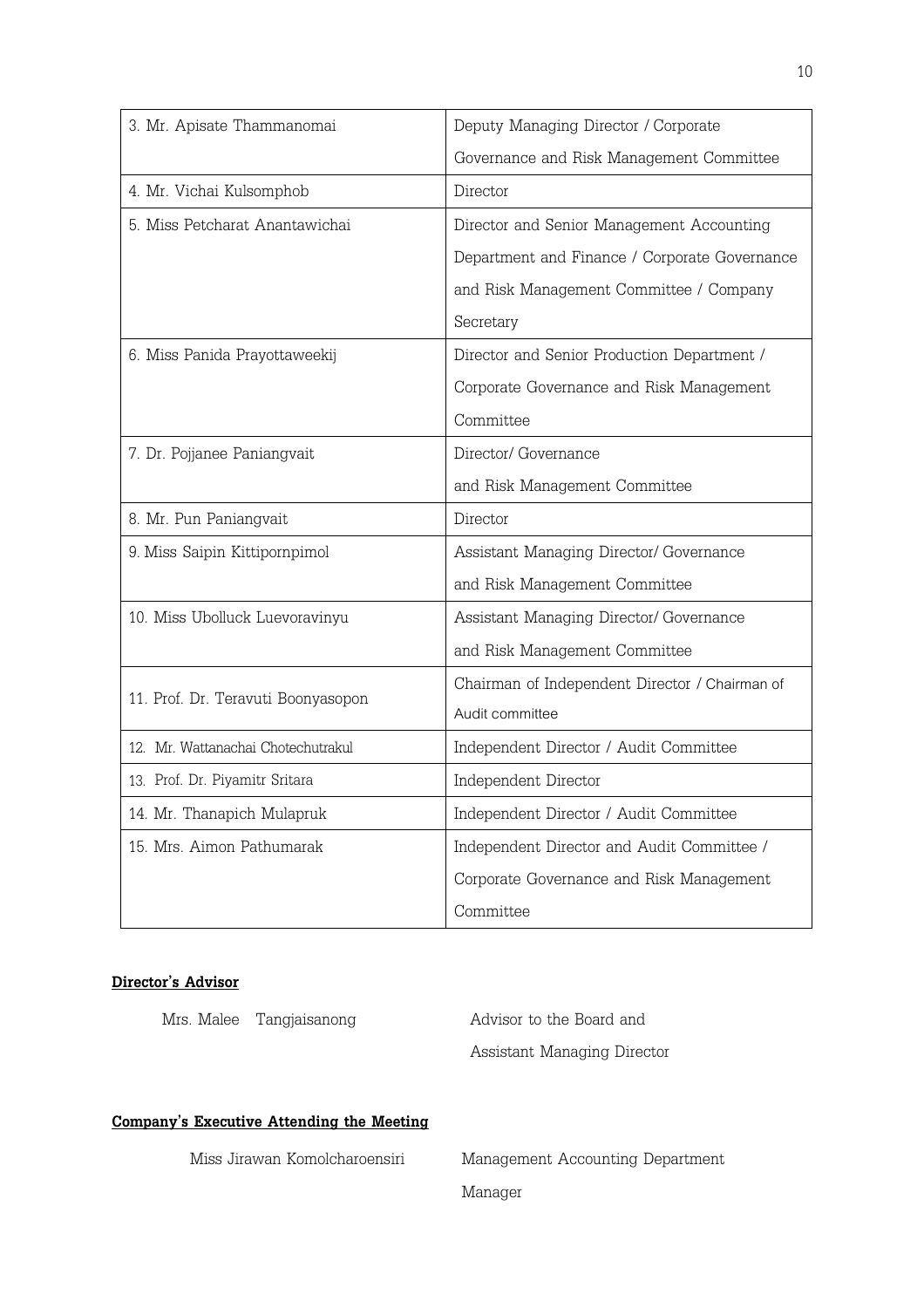Also, the Company had assigned the following Inspectors among auditors and legal advisors to monitor the Meeting to ensure transparency and compliance with the relevant laws and regulations;

#### Representative of Auditors from EY Co., Ltd.

Ms. Siriwan Nitdumrong, With Certified Public Accountant No. 5906

#### Representative of Legal Advisors witnessing the vote counting.

Mr. Sirachai Krittiyanukul

Prior to proceeding with the Meeting in accordance with the agenda, Ms. Petcharat Anantawichai informed the Meeting that considering the COVID-19 situation, in order to minimize the risk of Coronavirus transmission, the Company had arranged the seats with suitable distances from one another accordingly to the official recommendation from the Thai Government. Also, no microphone was to be used during the Meeting. Instead, in order to ask the Directors any questions, the Meeting attendees were requested to write down the questions and pass them to the Meeting's staff. And regarding the invitation to propose additional agenda and/or nominate candidates to be elected as Directors from December 1, 2020 to December 30, 2021, no proposal or nomination was made by the Shareholders.

 Afterwards, Ms. Petcharat Anantawichai reiterated the procedures for vote casting described in the Company's Articles of Association, Article 43, which stipulates that "in casting votes in the Shareholders' Meeting, each shareholder shall be entitled to one (1) vote per one (1) share." And vote casting must be done openly where a shareholder might vote 'approve', 'disapprove' or 'abstain' for each agenda item. Vote counting should be done by collecting the 'disapprove', 'abstain', and 'void' ballots only, then subtract the number of collected ballots from the number of total ballots. Thereupon, the result shall be deemed the number of 'approve' votes. To ensure the order of the vote counting, any Shareholders voting 'disapprove' or abstain were requested to express their opinions by writing on their voting ballots provided at the registration point, and to raise their hands to signal for the Meeting staff to collect their ballots. Then, each vote result for each agenda item should be shown on the monitor provided. The Company should inform the Meeting of the following;

1. any additional attendee joining the Meeting,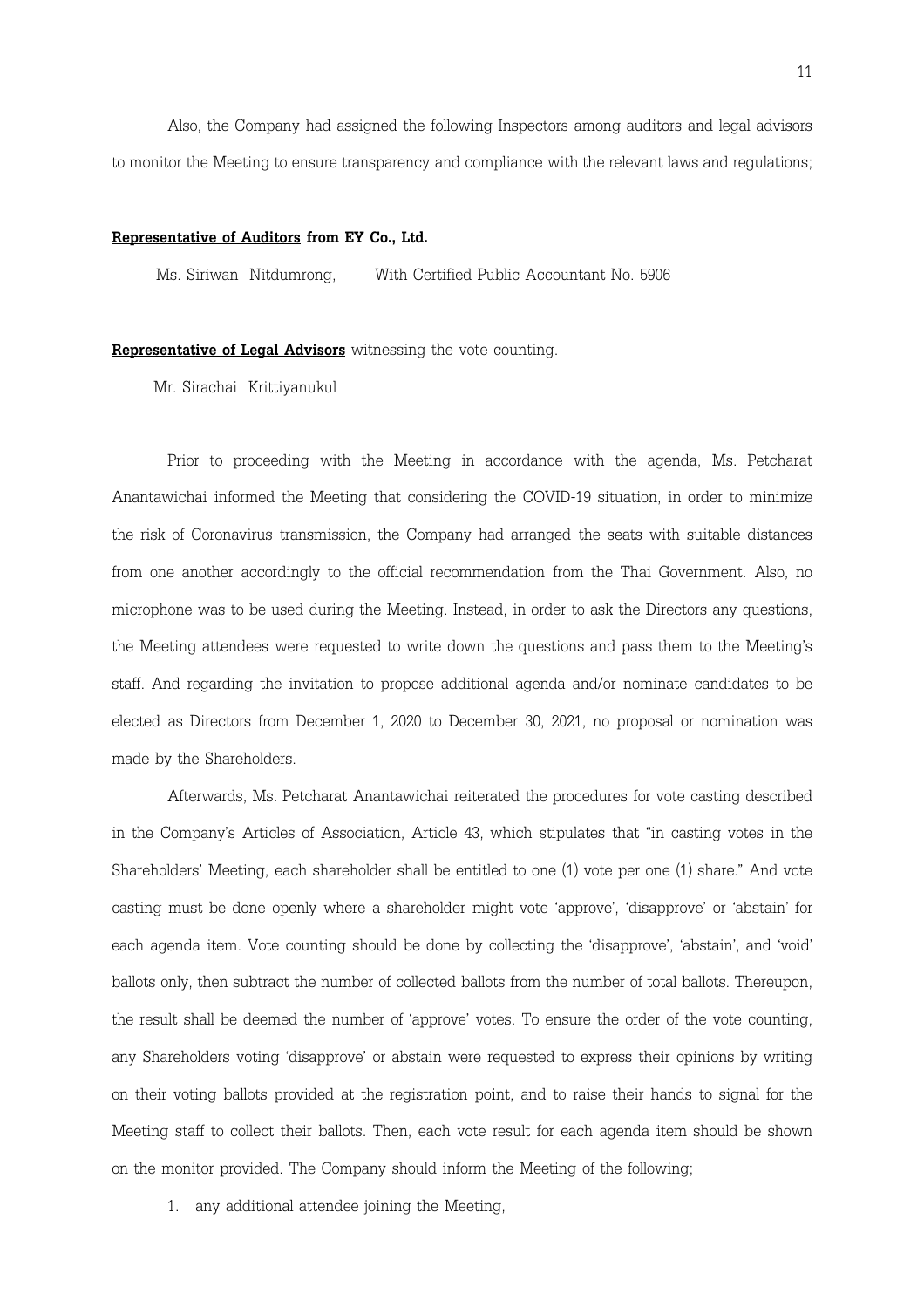- 2. any voter casting 'disapprove' vote or 'abstain',
- 3. the number of void ballots.

 As Shareholders eligible for voting, the Company's Directors intended to vote 'approve' for all agenda items. In a case where any Director must act as a Proxy for any Shareholder, their vote by proxy must be made based on the voting objective indicated in the Shareholder's Proxy Form. In any case where a Shareholder, either in person or by proxy, registered to attend the Meeting after the Meeting was opened, such Shareholder should be eligible to vote for the remaining agenda only. Also, the voting by such additional Shareholders or proxy holders should be considered a quorum of the Meeting for the remaining agenda only, and would be reported in the minutes of the Meeting. To ensure order and transparency of the vote counting, The Company implemented a Barcode vote counting system, where all attending Shareholders might see vote results of agenda items on the monitor simultaneously. The voting for each agenda item should be performed as follows;

1. For all agenda, Attendees voting 'disapprove' or 'abstain' were requested to raise their hands to signal for the Meeting staff to collect their ballots. They were also requested to write their opinions and signatures on the voting ballots provided at the registration point.

2. For the election of Directors, all Shareholders had received voting ballots at the registration point. And the election of Directors should be done individually by discussing one candidate at a time. Any Shareholders voting 'disapprove' or 'abstain', for any candidate were requested to raise their hands to signal for the Meeting staff to collect their ballots. They were also requested to write their opinions and signatures on the voting ballots. Afterwards, the Meeting staff should collect all remaining ballots from all Shareholders by the end of such agenda item voting.

The Meeting then proceeded accordingly to the Meeting Agenda specified in the Meeting Invitation previously sent to the Shareholders.

(Before passing to the Agenda 1, there were 2 additional Shareholders, either in person or by proxy, joining the Meeting, holding among them 1,210 shares. Therefore, the total number of the Shareholders, both in person and by proxy, was 83, Holding among them 389,826,418 shares or 86.63 percent of total shared sold by the Company.)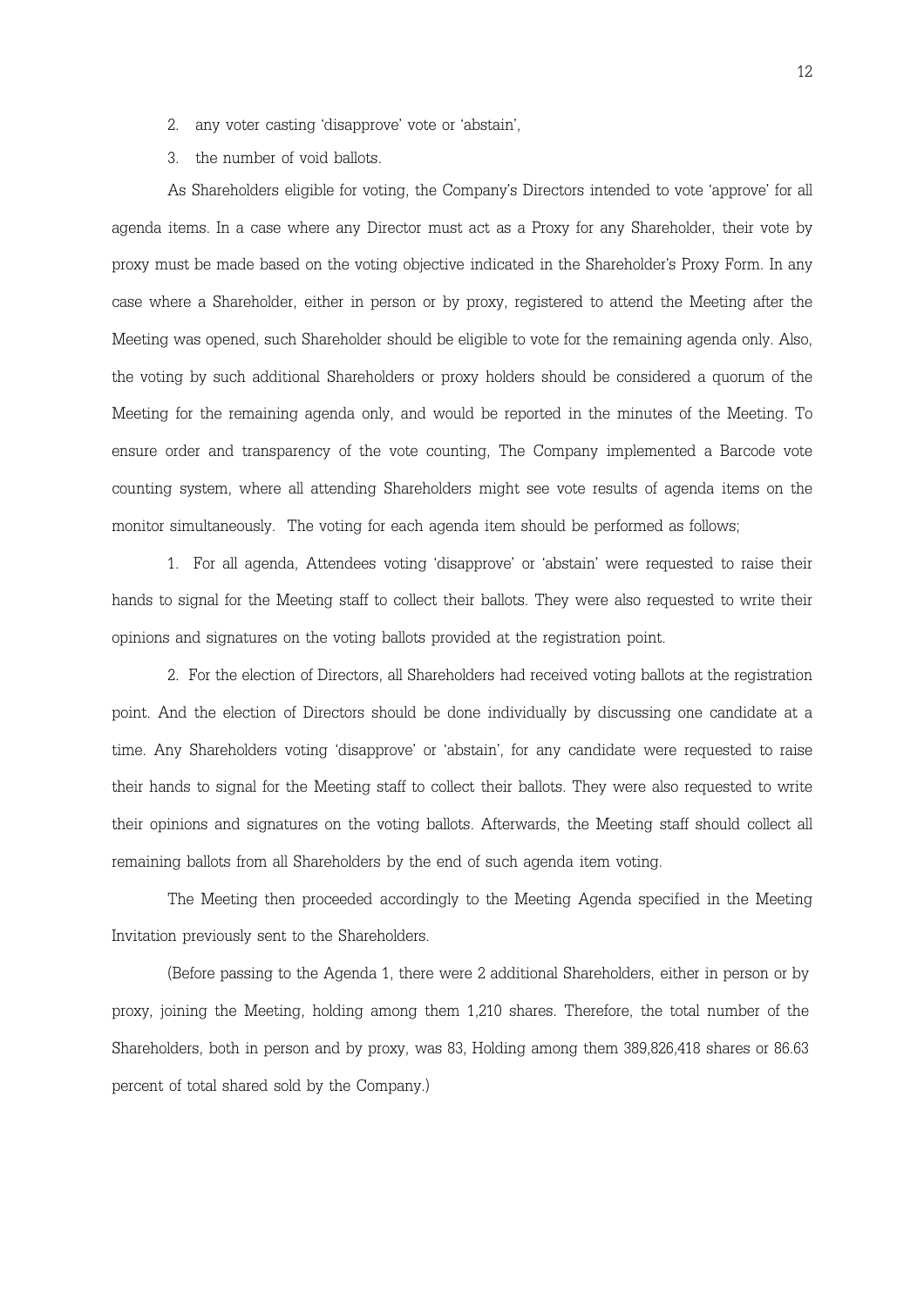## Agenda 1: To Certify the Minutes of the 41<sup>st</sup> Annual General Meeting of Shareholders Held on June 16 2020

 Ms. Petcharat Anantawichai presented the Minutes of the 41st Annual General Meeting of Shareholders held on June 16 2020 to the Meeting. The Minutes on the agenda had been completed within 14 days after the Meeting date, and submitted to the Stock Exchange of Thailand (SET) and the Ministry of Commerce within the time frame specified by the laws. The Minutes had also been made public via the Company's website: www.farmhouse.co.th. Also, the Company had sent the Minutes in QR CODE form along with the Invitation to the Meeting. The Meeting was requested to approve of the Minutes.

 Then, Ms. Petcharat Anantawichai allowed the Shareholders to pass the questions to the Meeting staff. As no question was passed to the meeting staff, The Meeting was requested to consider casting votes.

**The Resolution of the Meeting:** The Meeting resolved, unanimously with 100 percent favorable votes of the Shareholders attending the Meeting and casting their votes both in person or by proxy, to approve the Minutes of the  $41<sup>st</sup>$  Annual General Meeting of Shareholders,

#### The voting results were as follows:

| <u>Approve</u>  | <u>Disapprove</u> | Abstain     | Void        |
|-----------------|-------------------|-------------|-------------|
| 389,826,418     | None              | None        | None        |
| $(100$ Percent) | (- Percent)       | (- Percent) | (- Percent) |

(Before passing to the Agenda 2, there was no additional Shareholder, either in person or by proxy, joining the Meeting.)

#### Agenda 2: To Acknowledge the Company's Operational Results for the Year 2020

Ms. Petcharat Anantawichai presented the summary of the operational results for the year 2020 as follows: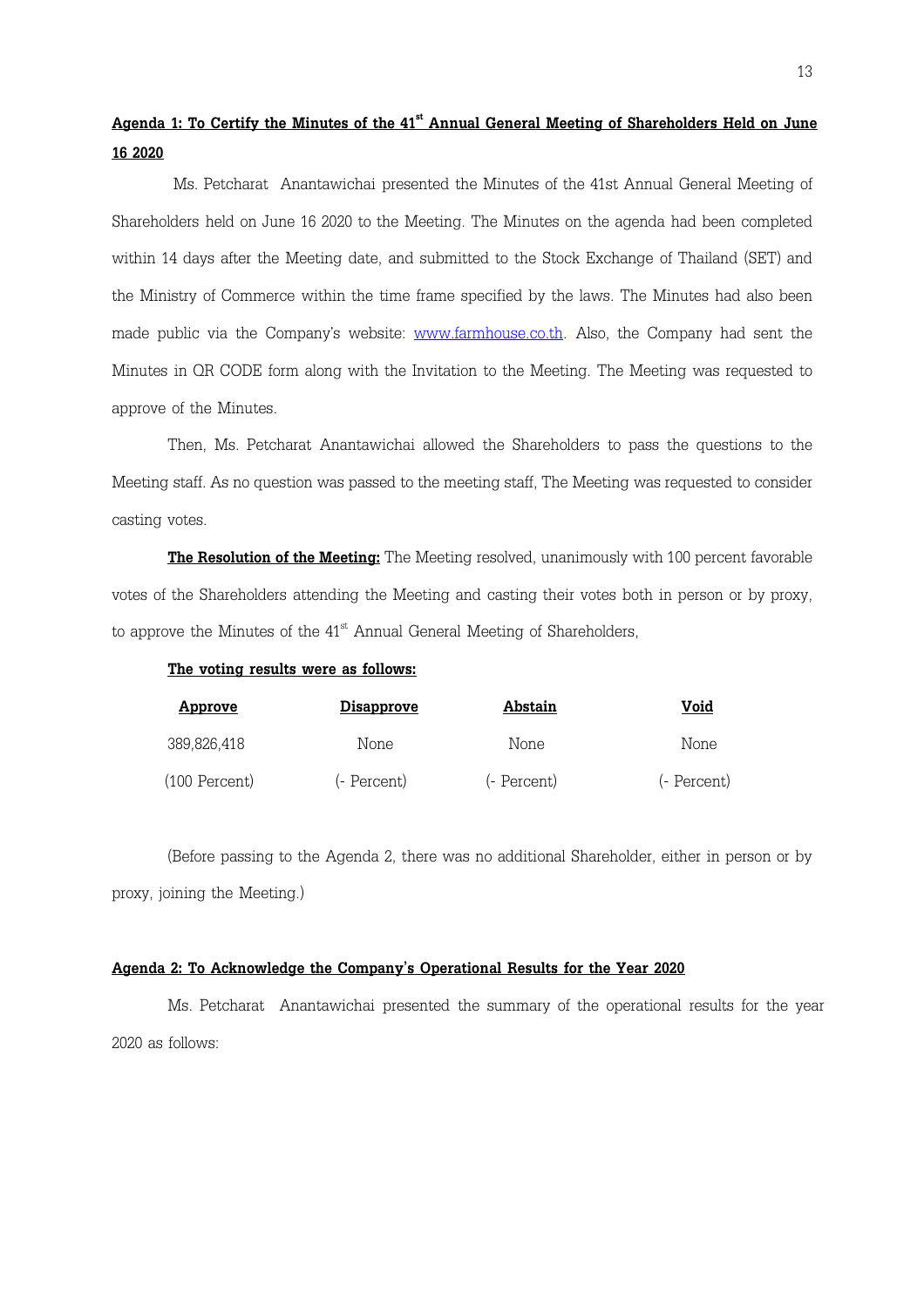| (Unit: THB million) |
|---------------------|
|---------------------|

| <b>Income Statement</b>  | 2020  | 2019  | % Increase |
|--------------------------|-------|-------|------------|
|                          |       |       | (Decrease) |
| Sales Revenue            | 7,143 | 7,744 | $(7.8\%)$  |
| Cost of Sales            | 3,743 | 4,143 | $(9.7\%)$  |
| Selling, General &       | 1,609 | 1,794 | $(10.3\%)$ |
| Administrative expenses  |       |       |            |
| Net Profit               | 1,679 | 1,701 | $(1.3\%)$  |
| Earnings per Share (THB) | 3.73  | 3.78  | $(1.3\%)$  |

(Unit: THB million)

| <b>Balance Sheet</b>       | 2020   | 2019  | % Increase |
|----------------------------|--------|-------|------------|
|                            |        |       | (Decrease) |
| Total Assets               | 10,299 | 9,480 | 8.6%       |
| Total Debt                 | 1,049  | 1,111 | $(5.6\%)$  |
| Shareholders' Equity       | 9,250  | 8,369 | 10.5%      |
| Book Value (THB/Share)     | 20.56  | 18.60 | 10.5%      |
| Debt to Equity Ratio (D/E) | 0.11   | 0.13  | $(15.4\%)$ |

### The Management Discussion and Analysis (MD&A)

### Income Statement

The Company's Sales revenue in 2020 amounted to THB 7,143 million, a decrease by 7.8 percent from the year 2019, due to the Covid-19 situation affecting overall economic environment along with the Company's turnover.

The cost of sales in 2020 amounted to THB 3,743 million, a decrease by 9.7 percent from 2019, due to the lowering of prices of key raw materials. Furthermore, the Company had efficiently controlled and managed its production costs, and by taking into account the 2019 depreciation deduction in its production assets. The cost of sales to revenue ratio stood at 52.4 percent, a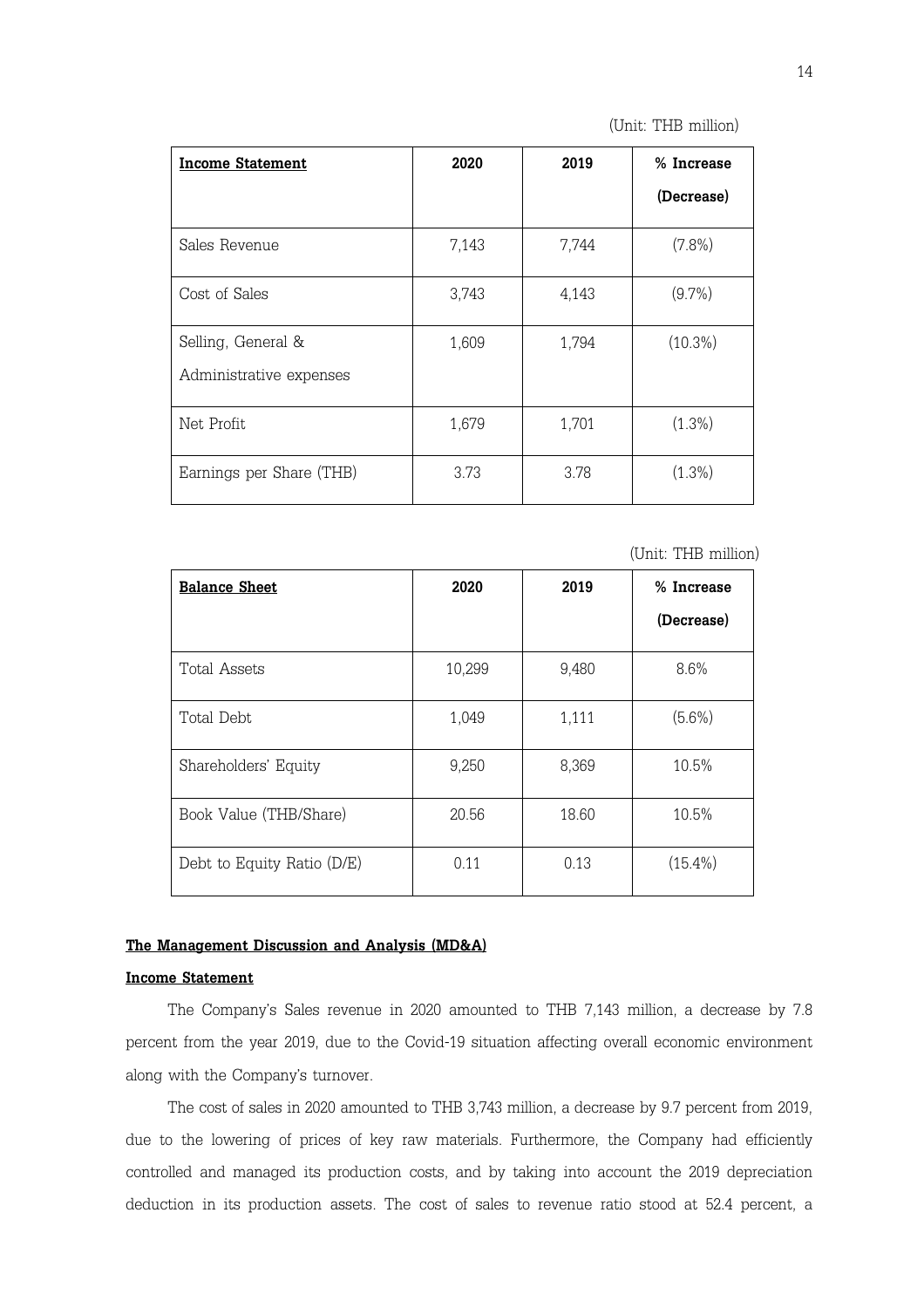decrease from 53.5 percent of the previous year. As a result, the gross profit margin was at 47.6 percent, an increase from 46.5 percent of the previous year.

 Selling & Administrative expenses in 2020 amounted to THB 1,609 million, or 22.39 percent of gross income, a decrease by 10.3 from 2019. This is mostly due to the lower fuel cost in product delivery which was consistent with the fuel prices drop, and the lower expenses for advertisement and promotion from the previous year.

 Decreasing by 1.30 percent from the previous year, the Company's net profit was at THB 1,679 million, or 23.36 percent of its gross income. In 2020, the Company also enjoyed the share of profits gained from investments in joint ventures of THB 3.44 million.

#### Balance Sheet

 On December 31, 2020, the Company's total asset value amounted to THB 10,299 million, an increase from December 31, 2019 by THB 819 million. Such increase was mainly attributed to the increase of other current financial assets by THB 1,332.6 million, and other non-current financial assets by THB 92.6 million. This was due to an investment boost, and the application of financial assets at fair value measurement according to the Thai Financial Reporting Standards 9.

 The Company's total debt on December 31, 2020 was at THB 1,049 million, or 10.2 percent of liabilities and shareholders' equity, a decrease from December 31, 2019 by 5.6 percent, due to the decrease of trade payables and other payables. The total debt to shareholders' equity was 0.11, which was a decrease from 0.13 on December 31, 2019.

 - After having implemented the Thai Financial Reporting Standards 16 (Lease), The Company's lease liability increased.

 - After having implemented the Thai Financial Reporting Standards 9 (Financial Instruments), the Company's deferred tax liability increased, measured at fair value.

 On December 31, 2020, shareholders' equity amounted to THB 9,250 million or 89.8 percent of liabilities and shareholders' equity, an increase from December 31, 2019 by THB 881 million. In 2020, the Company recorded net profit of THB 1,679 million, increasing its book value to THB 20.56 per share from THB 18.60 per share in 2019.

As for the updates on the Company's participation in Thailand's Private Sector Collective Action Coalition Against Corruption (CAC), the Company had expressed its commitment through anti-corruption activities as follows;

- 1. The Company had been certified as a member of Thailand's Private Sector Collective Action Coalition Against Corruption (CAC) since 2016.
- 2. From then on, the Company had circulated its anti-corruption policy among its employees, trading partners, and all stakeholders, in the forms of both written documents and electronic means via the Company's website.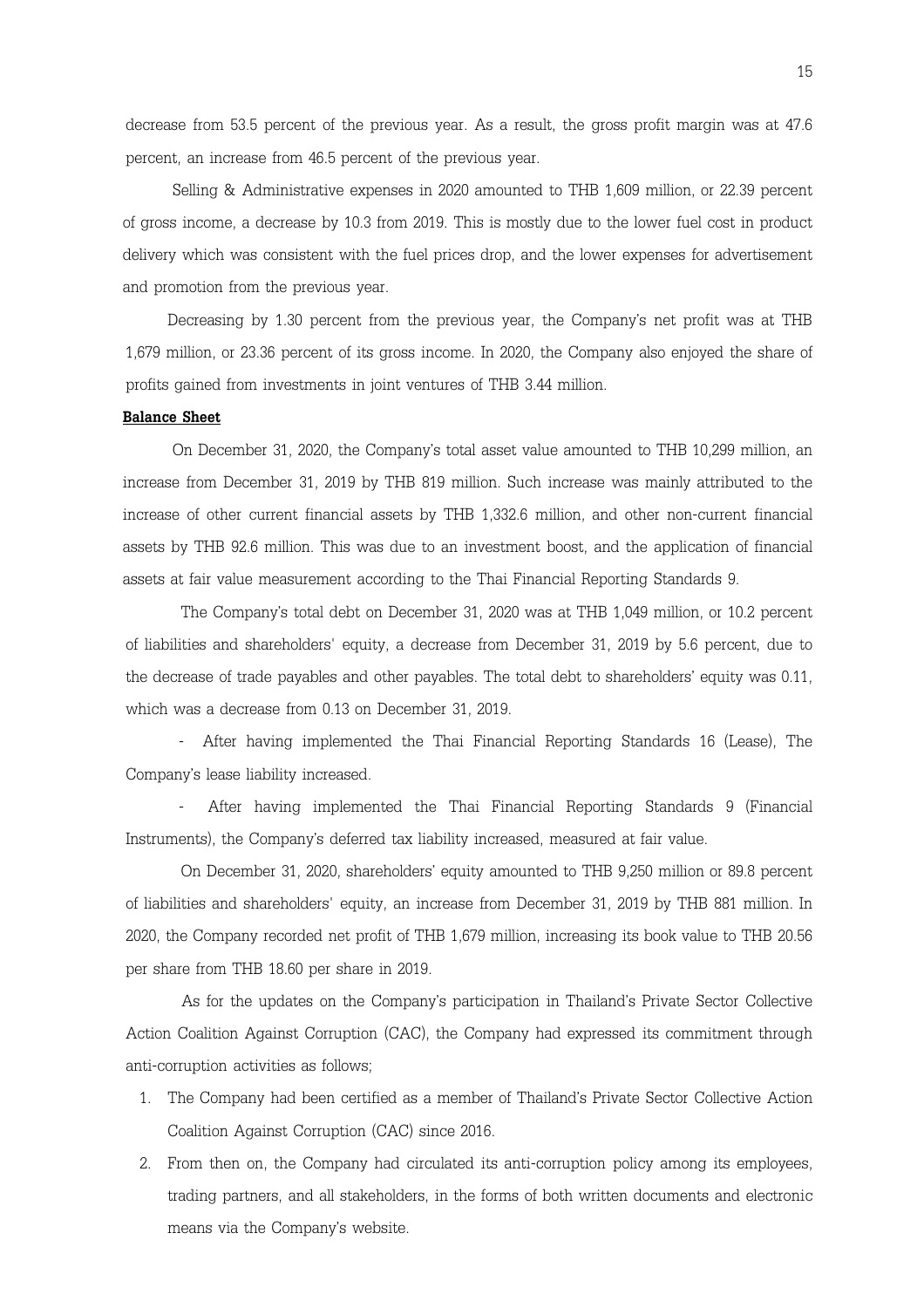3. Moreover, on November 4, 2019, Thai Institute of Directors (IOD) resolved to approve the extension of its membership of the Thailand's Private Sector Collective Action Coalition Against Corruption By 3 years from the approval date.

Ms. Petcharat Anantawichai invited the Shareholders to pass their questions and opinions.

#### The Shareholders' questions submitted to the Company prior to the Meeting were as follows;

**Shareholders' question**: What were the strategic measures behind the 4.05% increase of the sales of sliced bread products, 4.79% increase of burger and hot dog bun products, and the increase volume of export despite the fact that other bakery products had experienced the decrease of revenues?

Directors' Reply: Due to the widespread transmission of the Coronavirus 2019 (COVID-19), lockdown measures were implemented by the Royal Thai Government, resulting in hoarding of food products. Sliced bread products were in line with the consumer demand, since the products had long shelf life and could be used as an ingredient in many recipes. Thus, the sales of these products were increased. Meanwhile, the ready-to-eat products experienced a sales drop. As for its export business, the Company's export products were in high demand, resulting in growth of order volume. Also, the Company constantly adapted and implemented strategic measures to keep up with the changing environment and consumer demand.

**Shareholders' Question**: How were the operational results of the vending machines, Farmhouse Delivery, and Good Morning Farmhouse?

Directors' Reply: During the previous year, the Company had increased the number of the vending machines placed both in Bangkok and other provinces. Furthermore, the distribution and delivery channels (Farmhouse Delivery) were expanded, bringing forth positive feedback and sales growth. Though the proportion of such growth was still considered minor, due to the issue faced by Good Morning Farmhouse business model in Bangkok especially the limitation of distribution points. Subsequently, during the previous year, the Company started expanding Good Morning Farmhouse to other provinces, resulting in better feedback.

Shareholders' Question: What was the Company's investment strategy? And why did the Company, as a bakery business operator, decided to invest in real estate and international school businesses?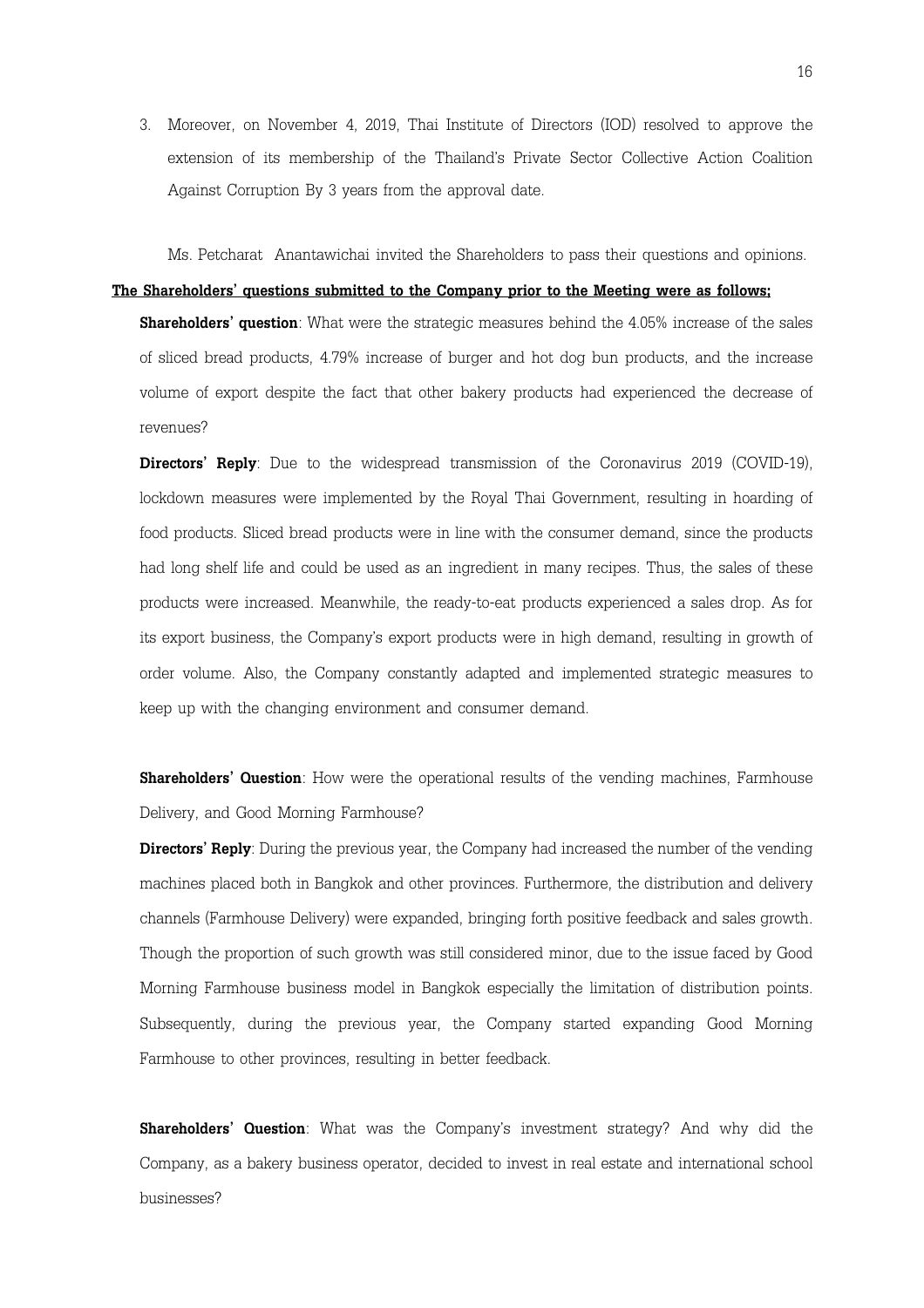Directors' Reply: The Company as well as other companies under Sahapat Group, decided to invest in XET Co., Ltd. which was a company operating international school business, namely 'King's College International School Bangkok'. The decision was considered an investment in education, as well as an opportunity to expand the customer base. The investment proportion was also considered minor, with only 0.72 percent of total investment.

#### Questions raised by shareholders in the Meeting room

**Shareholders' Question**: Regarding the increased export sales, which product(s) generated such increase, and to where were they exported?

Directors' Reply: French loaf (baquette), and to Japan through agents/distributors.

Shareholders' Question: Regarding the ready-to-eat bread and Ready-to-eat cake products' sales drop, what was the company's solution? And did the Company make its products available for delivery, and if applicable, for what percentage?

Directors' Reply: In the previous year, the consumption rate of the ready-to-eat bread was lower, partly due to the Covid-29 situation. However, the Company had launched new products and promotions so as to stimulate sales growth. And product delivery sales accounted for about 1% of the turnover.

Shareholders' Question: What percentage was the Company's average production capacity, and to which product did the majority of its capacity go?

**Directors' Reply**: Around 60-70%, and the majority of production capacity went to sliced bread production.

 Ms. Petcharat Anantawichai remarked that since there was no further question raised, the Company's operational results for the year 2020 were deemed acknowledged by the Meeting.

Voting was not required for this agenda item, since it was an item for acknowledgment.

 (Before passing to the Agenda 3, there was no additional Shareholder, either in person or by proxy, joining the Meeting.)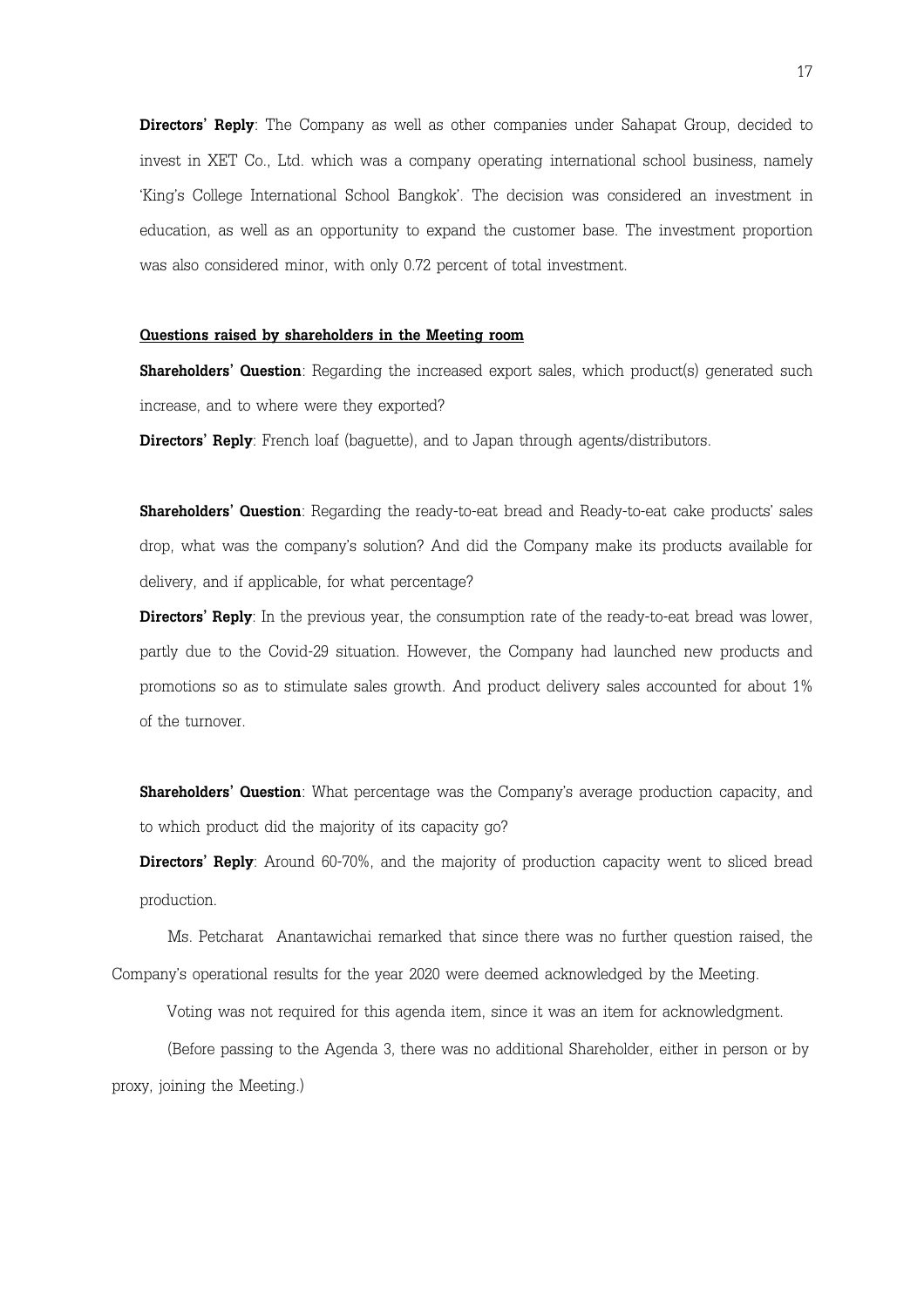# Agenda 3: To Approve Balance Sheet and Income Statement of the Company for the Year Ended on December 31, 2020 as Audited by the External Auditors

 Ms. Petcharat Anantawichai informed the Meeting that the Balance Sheet and Income Statement of the Company for the year ended on December 31, 2020 had been prepared in compliance with the financial reporting standard and had been audited and certified by the External Auditors As per detailed in the Annual Report 2020. The report was also downloadable via QR Code on the Invitation Letter of the Meeting sent to the Shareholders in advance. The Meeting was then proposed to approve the Balance Sheet and Income Statement of the Company for the year ended on December 31, 2020 as presented.

|                                  | The equity method is | Separate             |
|----------------------------------|----------------------|----------------------|
|                                  | applied              | financial Statements |
| Sales                            | 7,143                | 7,143                |
| Net Profit                       | 1,679                | 1,677                |
| Total Assets                     | 10,299               | 10,275               |
| Total liabilities                | 1,049                | 1,049                |
| Total Shareholders' Equity       | 9,250                | 9,226                |
| Fully-paid up Registered Capital | 450                  | 450                  |
| (Million Shares)                 |                      |                      |
| Book Value per Share (THB/Share) | 20.56                | 20.50                |

(Unit: THB million)

Afterwards, Ms. Petcharat Anantawichai requested the Shareholders wishing to vote disapprove or abstain to express their intent. Since there was no disapproval or abstention from the Shareholders, the resolution of the agenda item was therefore summarized as follows;

The Resolution of the Meeting: The Meeting unanimously resolved to approve the Balance Sheet and Income Statement of the Company for the year ended on December 31, 2020 as proposed.

#### The voting results were as follows:

| <u>Approve</u>  | <u>Disapprove</u> | Abstain     | Void        |
|-----------------|-------------------|-------------|-------------|
| 389,826,418     | None              | None        | None        |
| $(100$ Percent) | (- Percent)       | (- Percent) | (- Percent) |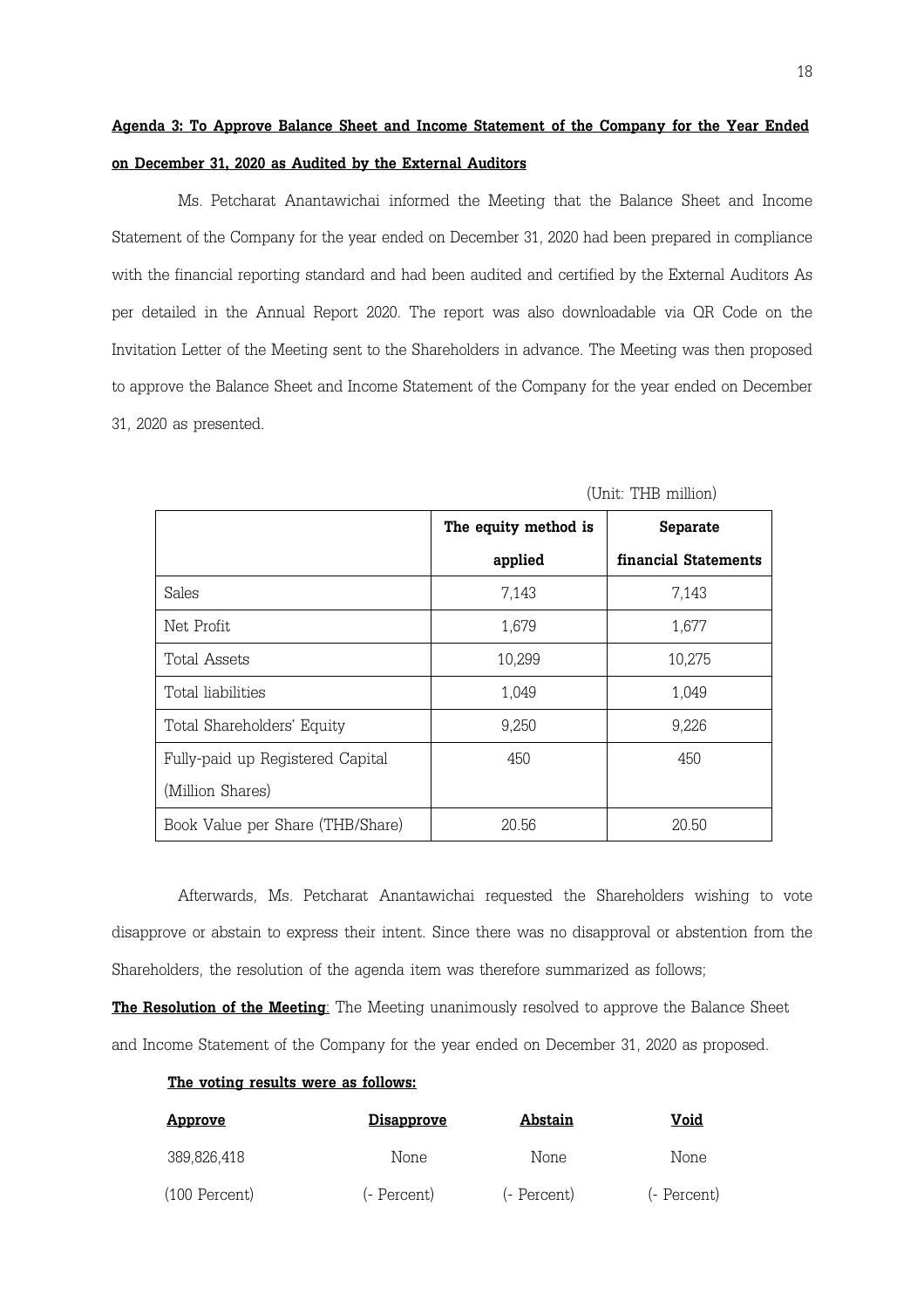(Before passing to the Agenda 4, there was no additional Shareholder, either in person or by proxy, joining the Meeting.)

#### Agenda 4: To Consider Profit Allocation and Approve Dividend Payment for the Year 2020

 The Company recorded the net profit after tax of THB 1,677,270,212.64, composed of the net profit gained from BOI-promoted business of THB 894,073,774.58, and net profit gained from normal business of THB 783,196,438.06. The Company also recorded total non-appropriated retained earnings as of period end date of THB 7,916,848,030.58.

-Legal Reserve

The Company had reserved 10% of its registered capital as required by the law. Therefore, no additional reserve was required.

#### -Dividend Payment

The Company stipulated the dividend payment policy to pay the dividend of no less than 50% of its net profit after tax and reserve requirement. However, the dividend payment was subjected to changes accordingly to the performance, financial status, and investment plan of the Company. The Board proposed the Meeting to approve the dividend payment to the Shareholders at the rate of THB 1.90 per share.

The Company had already paid an interim dividend for the operating results during the first half-year at the rate of THB 0.96, amounted to THB 432 million on September 16, 2020. Such interim dividend was paid by the profit gained from BOI-promoted business which was exempted from income tax. The remaining dividend was payable at the rate of THB 0.94, amounted to THB 423 million. Such interim dividend was also paid by the profit gained from BOI-promoted business which was exempted from income tax.

In this regard, the Company set the Record Date on April 27, 2021, with the dividend payment scheduled on May 17, 2021. If the dividend payment was approved by the Meeting, after such payment the Company's closing balance of retain earning should remain at THB 7,493,848,030.58.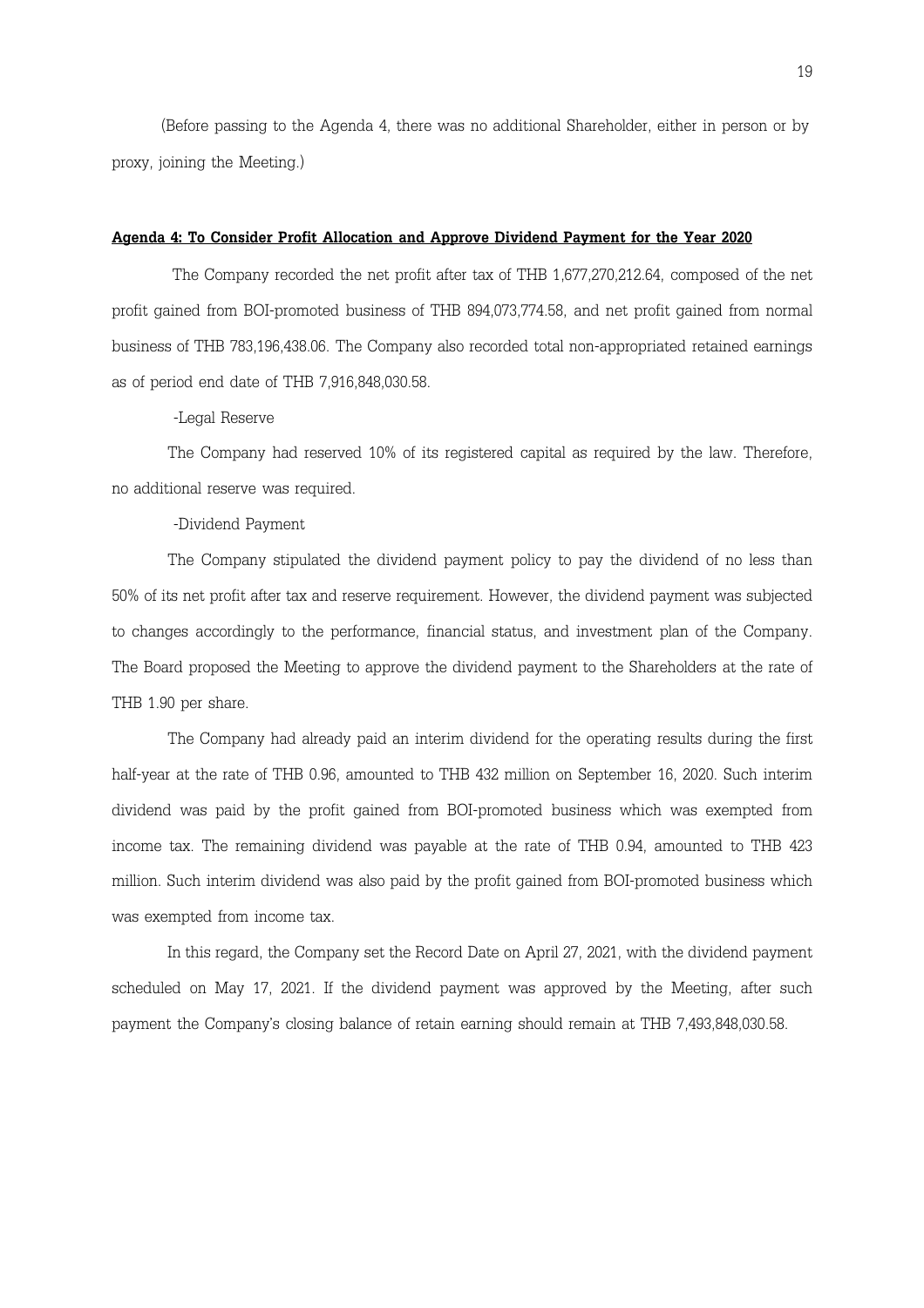| <b>Dividend Payment</b>                   | 2020     | 2019 (Paid) |
|-------------------------------------------|----------|-------------|
| - Net Profit (THB million)                | 1,677.27 | 1,701.82    |
| - Number of Total Shares (million shares) | 450      | 450         |
| The 1st Dividend Payment (THB/share)      | 0.96     | 0.81        |
| Remaining Dividend Payment (THB/share)    | 0.94     |             |
| The 2nd Dividend Payment (THB/share)      |          | 1.09        |
| Total Dividend Payment (THB/share)        | 190      | 190         |
| Dividend Payment to Net Profit Ratio      | 50.98%   | 50.24%      |

#### The Statistical Summary of Dividend Payment of the Company:

This dividend payment rate was in line with the stipulated dividend payment policy of the Company.

 Ms. Petcharat Anantawichai requested the Shareholders wishing to vote disapprove or abstain to express their intent. There was no disapproval or Abstention from the Shareholders, the resolution of the agenda item was therefore summarized as follows;

**The Resolution of the Meeting:** The Meeting resolved, unanimously, to approve dividend payment for the year 2020 at the rate of THB 1.90 per share, totaled to THB 855 million.

#### The voting results were as follows:

| Approve       | <u>Disapprove</u> | Abstain     | Void        |
|---------------|-------------------|-------------|-------------|
| 389,826,418   | None              | None        | None        |
| (100 Percent) | (- Percent)       | (- Percent) | (- Percent) |

 (Before passing to the Agenda 5, there was no additional Shareholder, either in person nor by proxy, joining the Meeting.)

# Agenda 5: To Elect the Directors of the Company to Replace the Directors Liable to Retire by **Rotation**

 Ms. Petcharat Anantawichai reiterated that according to the Articles of Association of the Company, Section 3, Article 21 stipulated that "Directors of the Company shall be elected by the shareholders' meeting under at every annual general shareholders' meeting, one-third (1/3) of the Directors, or, if the number of Directors cannot be divided exactly into three parts, the number of Directors nearest to one-third (1/3) shall vacate office. A vacating Director may be eligible for reelection. ...". As for this Meeting, there were 5 Directors due to retire by rotation, namely,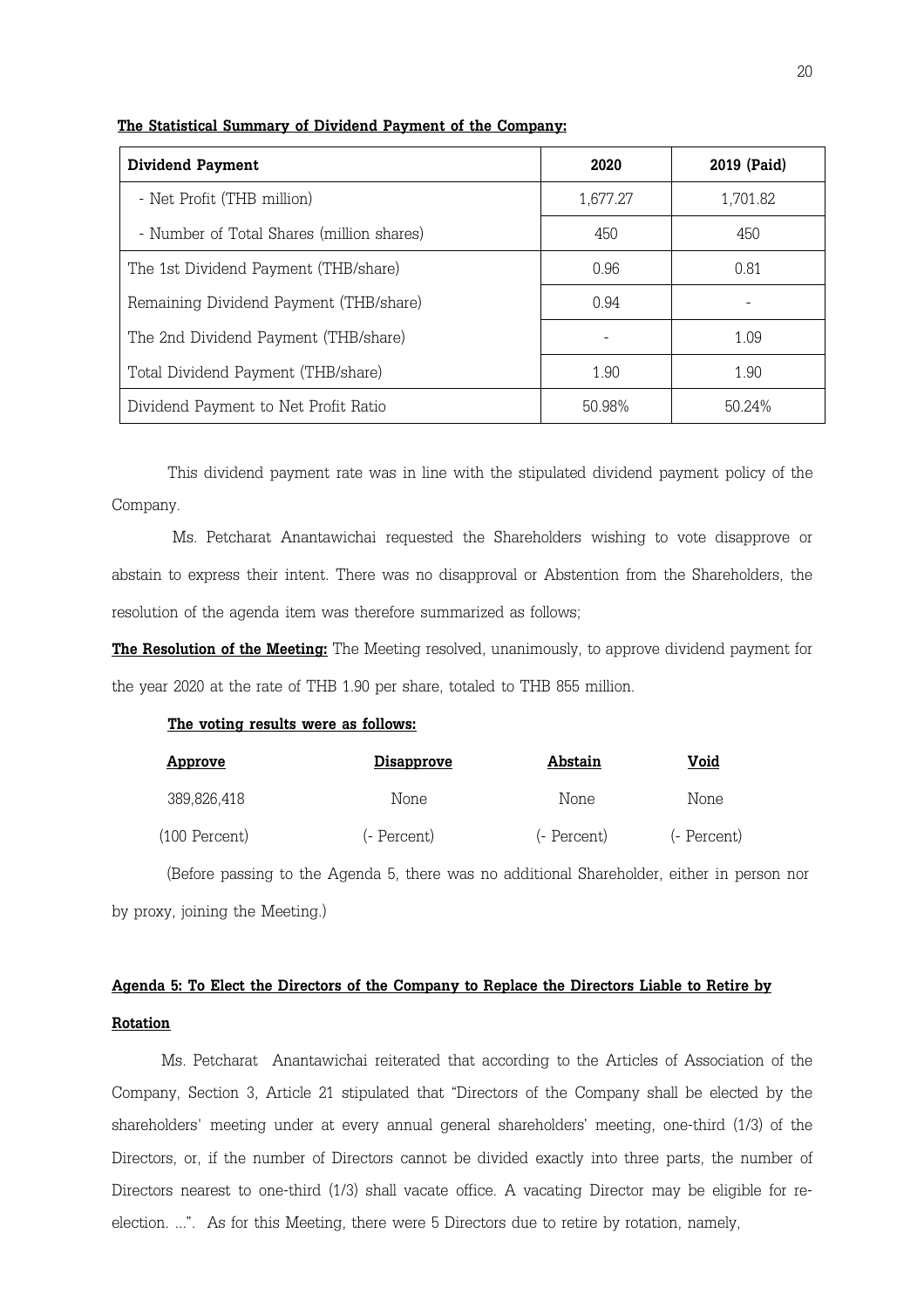| 1. | Mr. Pipat  | Paniangvait              | Chairman of the Board      |
|----|------------|--------------------------|----------------------------|
| 2. |            | Mr. Apichart Thammanomai | Vice Chairman of the Board |
|    |            |                          | And Managing Director      |
|    |            |                          |                            |
| 3  | Mr. Vichai | Kulsomphob               | Director                   |
| 4. | Ms. Panida | Prayottaweekij           | Director                   |

The selection of the candidates for the election of Directors of the Company had been reviewed by the Nomination and Remuneration Committee, excluding interested members, with great attentiveness by;

- 1. Inviting Shareholders to nominate qualified persons as candidates from December 1 to December 30, 2021, subsequently, no candidate was nominated by Shareholders, and
- 2. Carefully selecting candidates by considering their qualification, knowledge, experience, professional expertise, performance, as well as level of dedication to the Company.

The profiles of all nominated candidate for the Company's Directors had been revealed and made downloadable through QR CODE provided on the Meeting Invitation sent to all Shareholders.

Thus, the Board of Directors proposed the Meeting to consider approving the re-election of the 5 retiring Directors namely;

- 1. Mr. Pipat Paniangvait,
- 2. Mr. Apichart Thammanomai
- 3. Mr. Vichai Kulsomphob
- 4. Ms. Panida Prayottaweekij
- 5. Ms. Ubolluck Luevoravinyu

Furthermore, according to the Public Company Act, B.E. 2535, Section 86, which stipulated that "A director must not undertake any business of the same nature as and competing with that of the company, whether on his own account or on account of a third person, unless such fact has been notified to the meeting of shareholders prior to the resolution electing such director. ...".

Thus, the Board duly notified the Meeting that these following candidates had undertaken other businesses of the same nature as and competing with that of the Company;

1. Mr. Pipat Paniangvait, holding these following positions in Thai President Foods PCL; Vice President, Chief Executive Officer, and Nomination and Remuneration Committee Member,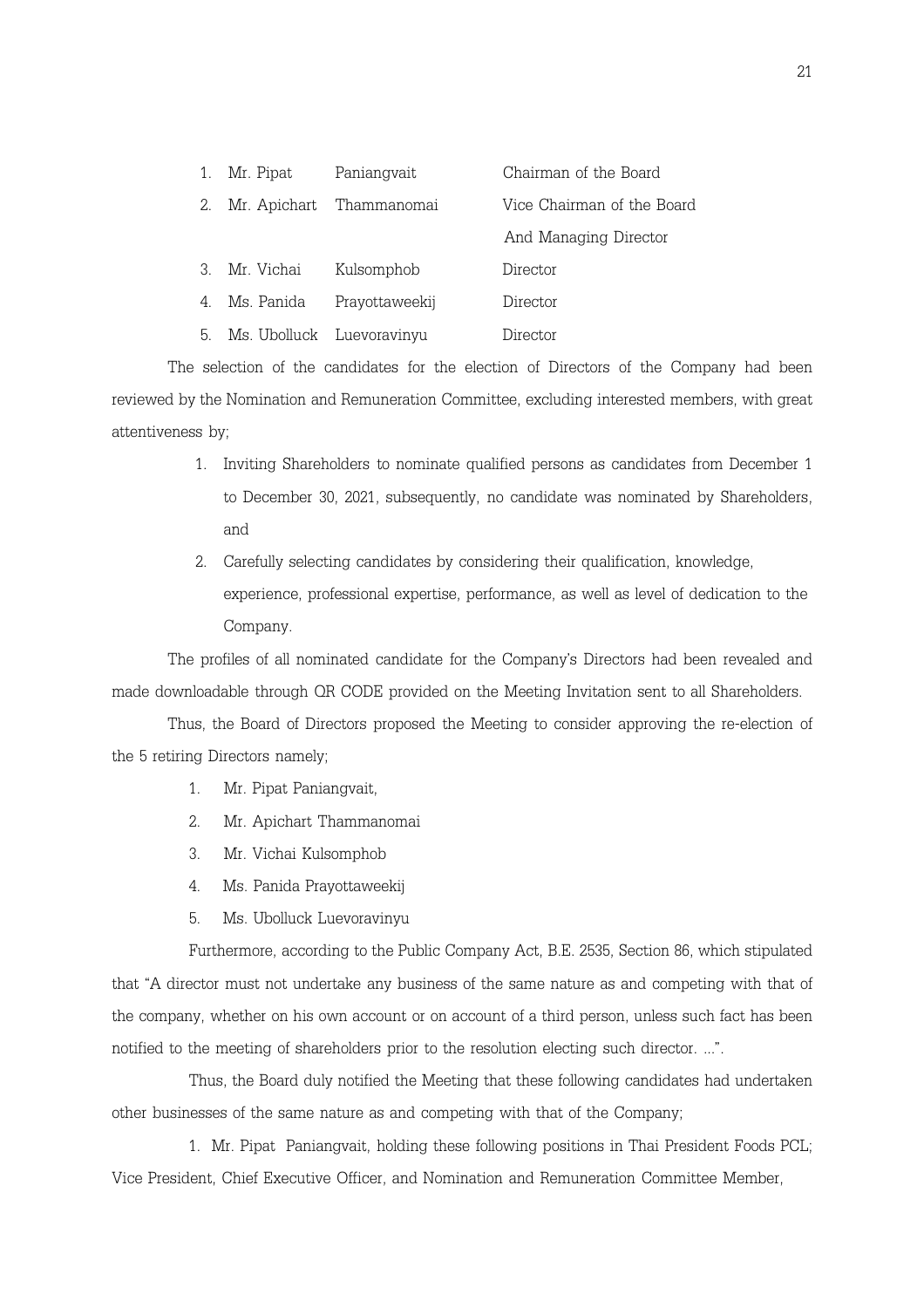2. Mr. Apichart Thammanomai, holding the position of Director in Thai President Foods PCL.

Ms. Petcharat Anantawichai proposed the Meeting to vote for this agenda item by casting vote for one candidate at a time.

The Resolution of the Meeting: The Meeting resolved to re-elect retiring Directors as proposed.

The Voting Result Was Detailed Below:

| <b>Vote</b>                     | 'approve'   | 'disapprove' | 'abstain' | 'Void'    |
|---------------------------------|-------------|--------------|-----------|-----------|
| <b>List of Candidates</b>       | (percent)   | (percent)    | (percent) | (percent) |
| 1. Mr. Pipat Paniangvait        | 389,826,418 |              |           |           |
|                                 | (100)       |              |           |           |
| Mr. Apichart Thammanomai<br>2.  | 389,826,418 |              |           |           |
|                                 | (100)       |              |           |           |
| 3. Mr. Vichai Kulsomphob        | 389,826,418 |              |           |           |
|                                 | (100)       |              |           |           |
| Ms. Panida Prayottaweekij<br>4. | 389,826,418 |              |           |           |
|                                 | (100)       |              |           |           |
| 5. Ms. Ubolluck Luevoravinyu    | 389,826,418 |              |           |           |
|                                 | (100)       |              |           |           |

Thus, the 15 members of the Board of Directors of the Company in 2021 were as follows;

### **Directors**

- 
- 2. Mr. Apichart Thammanomai **7. Dr. Pojjanee Paniangvait**
- 3. Mr. Apisate Thammanomai 8. Mr. Pun Paniangvait
- 
- 

### Independent Directors

- 11. Prof. Dr. Teravuti Boonyasopon
- 12. Mr. Wattanachai Chotechutrakul
- 13. Prof. Dr. Piyamitr Sritara
- 14. Mr. Thanapich Mulapruk
- 15. Mrs. Aim-On Pathumarak
- 1. Mr. Pipat Paniangvait 6. Miss Panida Prayottaweekij
	-
	-
- 4. Mr. Vichai Kulsomphob 9. Miss Saipin Kittipornpimol
- 5. Ms. Petcharat Anantawichai 10. Miss Ubolluck Luevoravinyu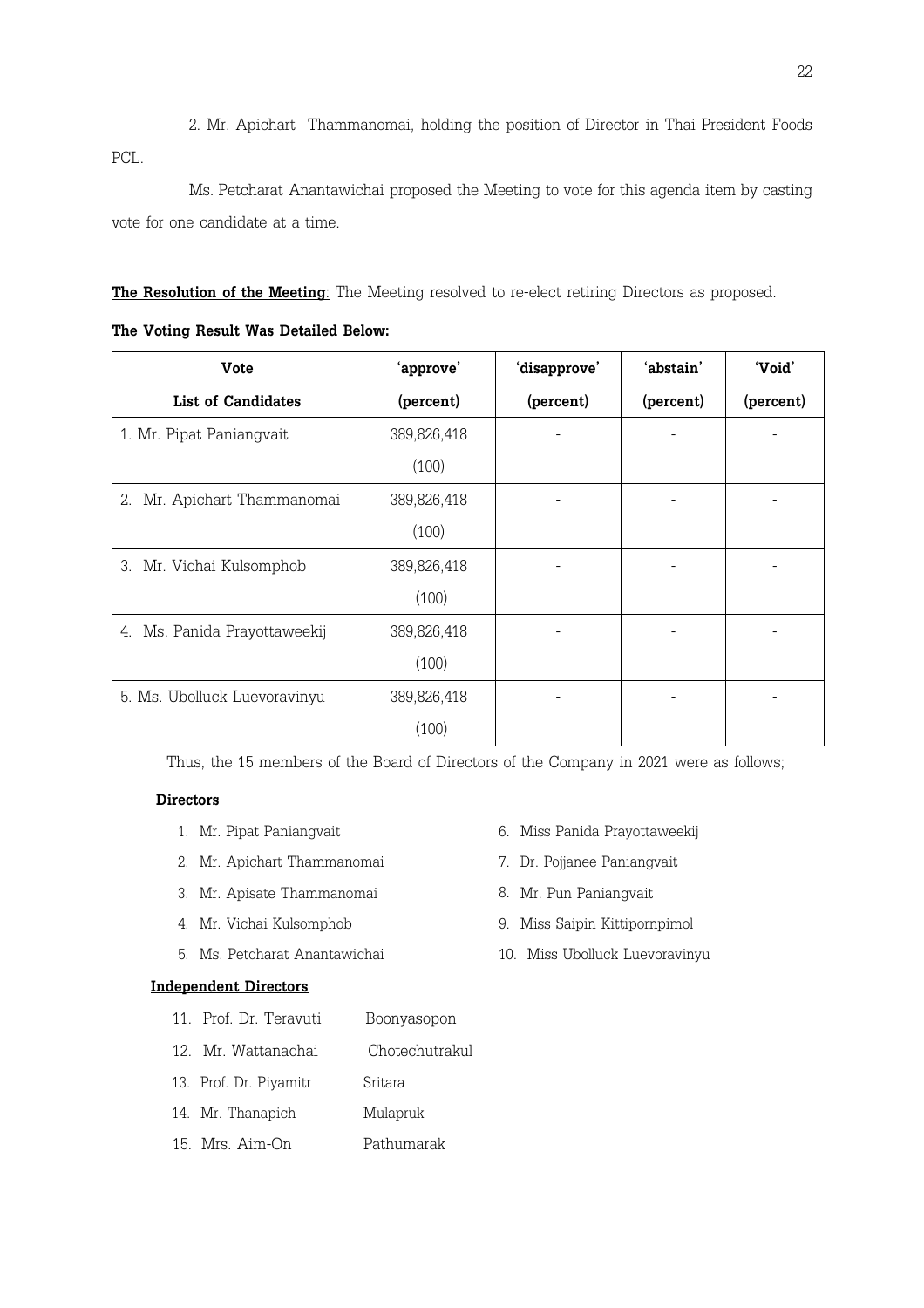Regarding the authority of the Directors to act on behalf of the Company, it required signatures of 2 Directors, excluding Independent Directors, together with the Company's seal affixed to make such act valid and binding.

 (Before passing to the Agenda 6, there was no additional Shareholder, either in person nor by proxy, joining the Meeting.)

#### Agenda 6: To Approve the Remuneration of the Directors

 Ms. Petcharat Anantawichai reiterated that according to the Article 32 of Articles of Association, the Director should be eligible to receive remuneration from the Company in the forms of reward, Meeting allowances, gratuity, bonus, or other fringe benefits in accordance with the regulations, apart from remuneration or welfare as an ordinary officer or employee of the Company.

Regarding the remuneration of the Directors of the Company, the Board agreed with the decision of the Nomination and Remuneration Committee, which was deemed appropriate considering the performance and business growth of the Company, as well as the level of responsibility placed upon the Directors.

|                                               | Year 2020  | Year 2019  |
|-----------------------------------------------|------------|------------|
| <b>Approved Total Amount</b>                  | 15,000,000 | 15,000,000 |
| 1. Bonus<br><u>Paid Amount:</u>               | 9,600,000  | 9,432,500  |
| 2. Meeting Allowance for Directors and        | 1,906,000  | 1,704,000  |
| Committee Consultant                          |            |            |
| 3. Meeting Allowance for Auditors             | 168,000    | 148,000    |
| Remuneration for the Other Sub-committee<br>4 | 404,000    | 186,000    |
| Chairman's Allowance<br>5.                    | 2,400,000  |            |
| Total                                         | 14,478,000 | 11,470,500 |
| <b>Remaining Amount</b>                       | 522,000    | 3,529,500  |

As for the year 2020, the Company paid such remuneration as follows;

The Board Proposed the Meeting to approve the remuneration of the Directors of the Company for the year 2021 at the total amount not exceeding THB 20,000,000 per year, an increase of THB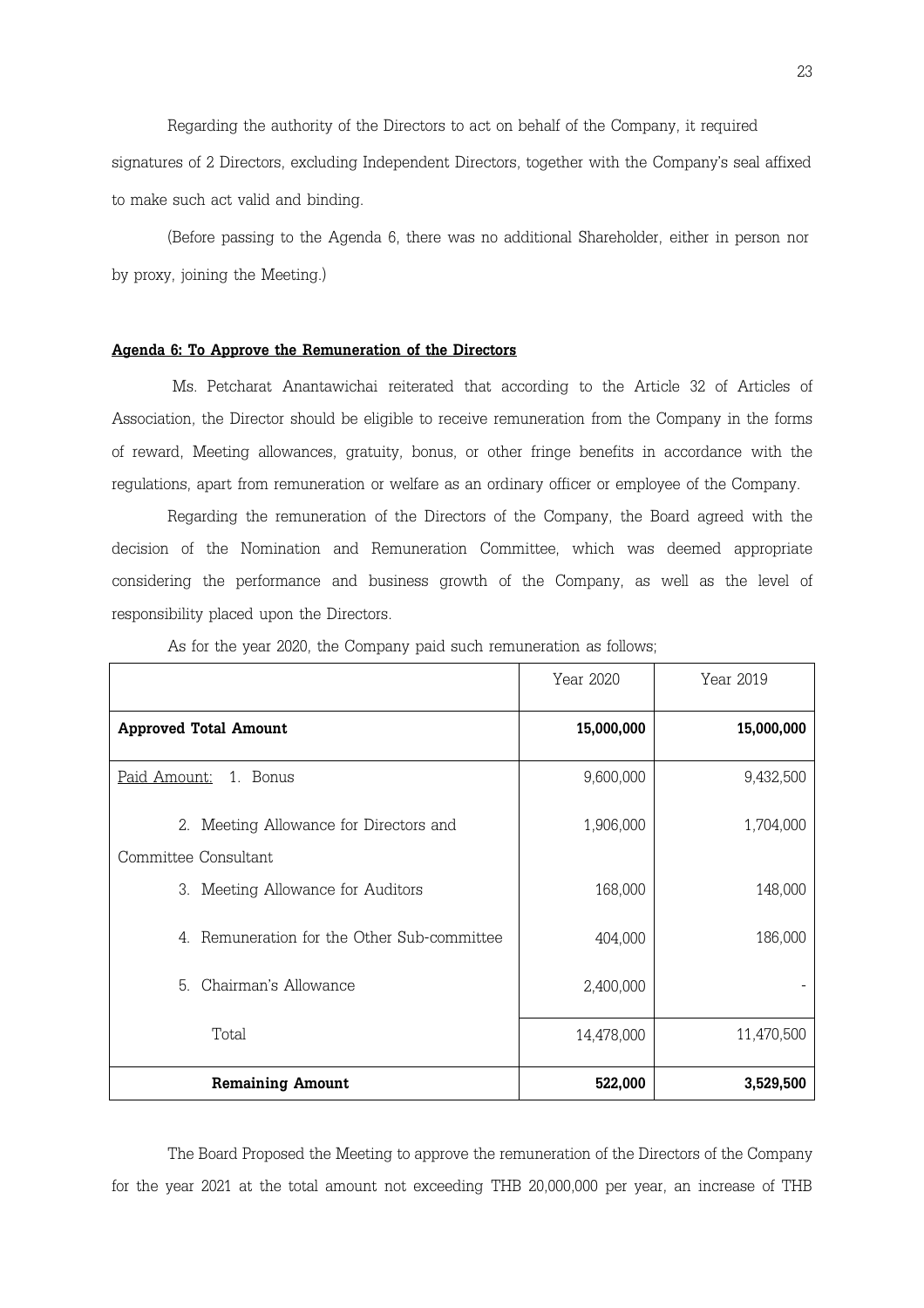5,000,000 from the year 2020. And the Board also proposed to allow the Directors to allocate such granted remuneration among themselves.

| Remuneration              | 2021 (Proposed)               | 2020                          |  |
|---------------------------|-------------------------------|-------------------------------|--|
| 1. Meeting Allowance for  |                               |                               |  |
| Directors                 |                               |                               |  |
| And Other Sub-committee   |                               |                               |  |
| Chairman                  | THB 12,000/person/time        | THB12,000/person/time         |  |
| Directors                 | THB 10,000/person/time        | THB10,000/person/time         |  |
| 2. Bonus                  | Allocated accordingly to the  | Allocated accordingly to the  |  |
| The Board of Directors of | specification assigned by the | specification assigned by the |  |
| the Company               | Nomination and Remuneration   | Nomination and                |  |
|                           | Committee                     | Remuneration Committee        |  |
| 3 Chairman's Allowance    | THB 200,000/month             | THB 200,000/month             |  |

The Remuneration for Directors and other Sub-committee paid for each meeting attendance was detailed below;

 Ms. Petcharat Anantawichai informed the Meeting of the question submitted to the Company prior to the Meeting as follows;

**Shareholders' Question**: What was the reason for approving remuneration for the Company's Directors of THB 20,000,000, which was a THB 5,000,000 increase from THB 15,000,000 in the year 2020?

Directors' Reply: The Board clarified that the reason for proposing the raise of such remuneration for the Directors was due to the current market competitiveness, economic issues, as well as the COVID-19 situation, which compelled the Company to remain on guard at all times. Thus, the frequency of meetings among each Committees became higher in order to increase cooperative level, brainstorm ideas, plan strategies, and manage crisis and changes, to ensure the business growth.

Ms. Petcharat Anantawichai requested the Shareholders wishing to vote disapprove or abstain to express their intent. There was no disapproval or abstention. The resolution of the agenda item was therefore summarized as follows;

The Resolution of the Meeting: The Meeting resolved unanimously to approve the remuneration of the Directors at the total amount not exceeding THB 20,000,000 per year, per details that Ms. Petcharat Anantawichai had presented, with 100 percent favorable votes of the Shareholders attending the Meeting and casting their votes both in person or by proxy.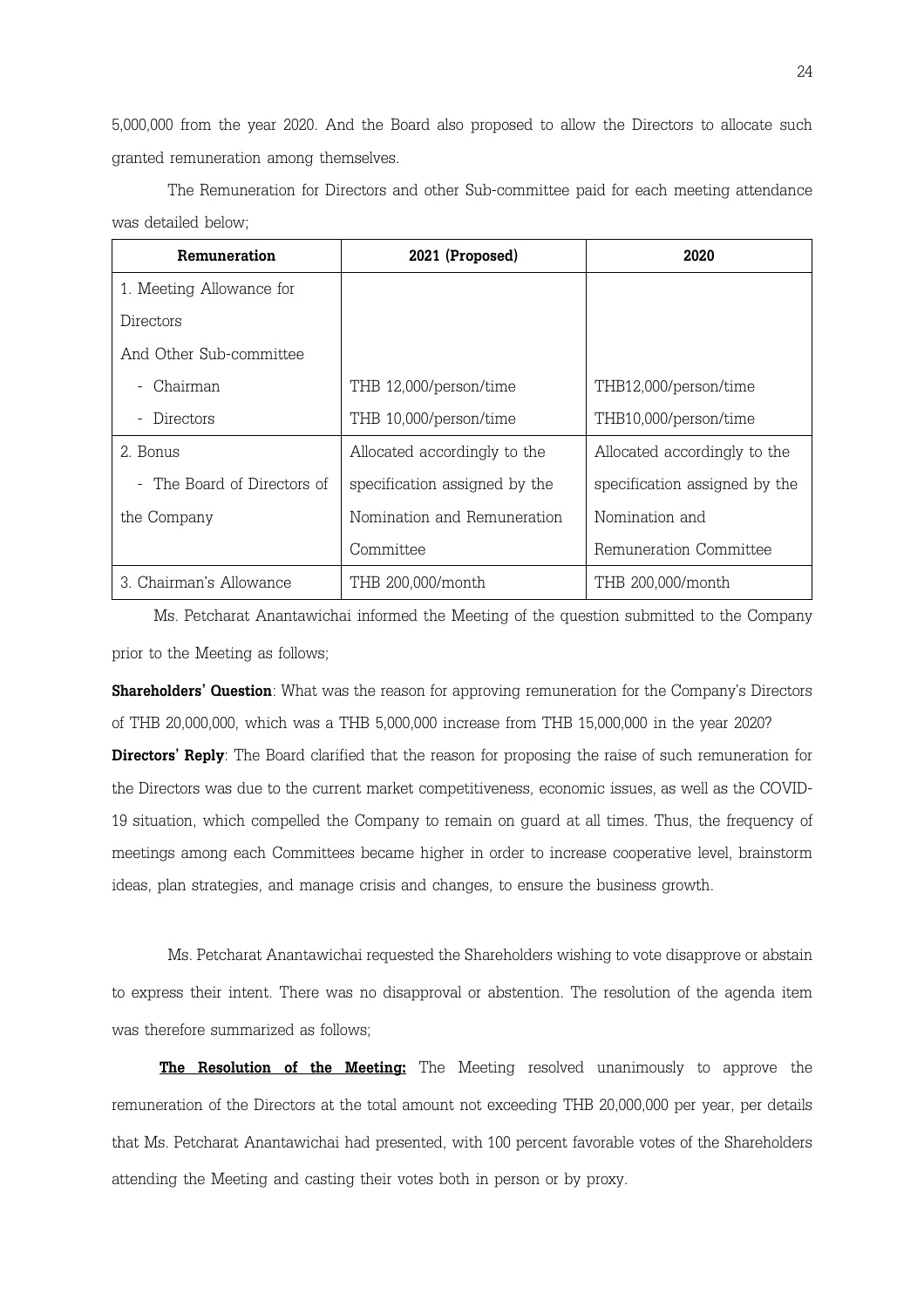#### The voting results were as follows:

| Approve         | <b>Disapprove</b> | Abstention  | Void        |
|-----------------|-------------------|-------------|-------------|
| 389,826,418     | None              | None        | None        |
| $(100$ Percent) | (- Percent)       | (- Percent) | (- Percent) |

 (Before passing to the Agenda 7, there was no additional Shareholder, either in person or by proxy, joining the Meeting.)

## Agenda 7: To Approve the Appointment of Auditors of the Company and to Determine Their Remuneration for the Year 2021

 Ms. Petcharat Anantawichai reiterated that the Articles of Association of the Company, Article 49 and 50 stipulated that an Auditor of the Company must not be a director, officer, employee, or held any other position in the Company. The Auditors must be appointed by the General Shareholders' Meeting on annual basis. And a retiring Auditor might be reappointed by the Meeting.

 The Board of Directors of the Company agreed with the decision of the Audit Committee, and therefore proposed the Meeting to approve the appointment of Auditors of the Company for the year 2021 as follows;

- 1. Ms. Siriwan Nitdamrong, (Certified Public Accountant No. 5906) (Signed in Company Financial Statement Year 2018 - 2020),
- 2. Mr. Wichart Lokatekrawee, (Certified Public Accountant No. 4451) (Signed in Company Financial Statement Year 2010-2012), and
- 3. Mrs. Sarinda Hirunprasertwuti, (Certified Public Accountant No. 4799) (Never signed in Company Financial Statement)

 The nominated auditors were all from EY Co., Ltd. In this regard, one of the auditors should audit and express their opinions on the Financial Statement of the Company, with the audit fee of THB 1,130,000 in 2021, excluding additional audit fee to comply with BOI's terms and conditions in the amount of THB 92,500 per one BOI's certificate, as per following details;

Unit: THB

|                     | 2021 (Proposed) | 2020      | Increase   |
|---------------------|-----------------|-----------|------------|
| <b>Auditing Fee</b> |                 |           | (Decrease) |
|                     | 1,130,000       | 1,140,000 | (10,000)   |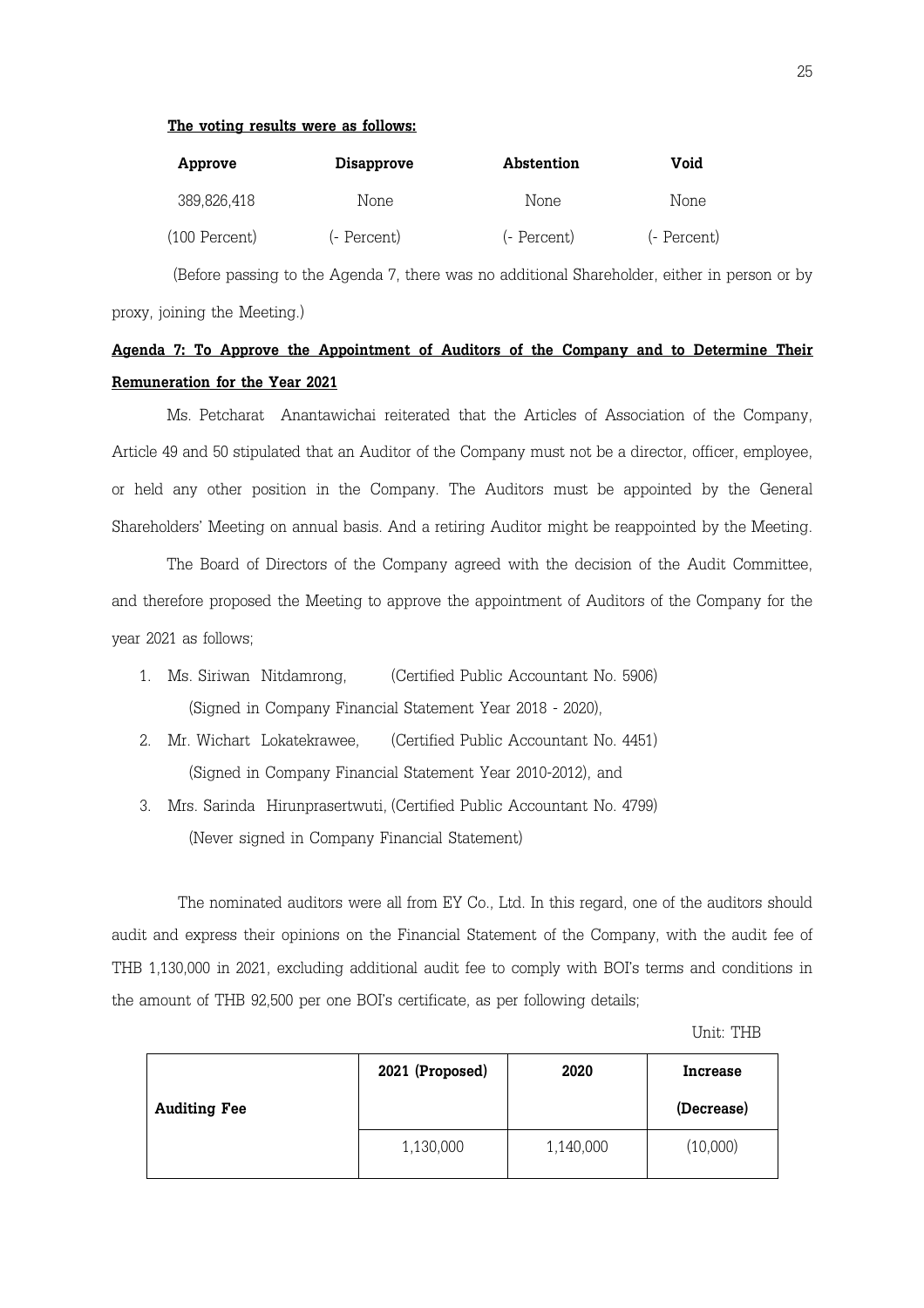Moreover, the Company had one associated company, namely President Green House Foods Co., Ltd., which had appointed the auditors from the same auditing company as the Company. However, none of the nominated auditors had any relation or interest in the Company/associated companies/executives/major shareholders or any related parties. The nominated auditors had sufficient independence, performance standard, and qualifications suitable with the regulations set forth by the Company and the SEC. Also, during their terms of office, the nominated auditors had constantly delivered satisfying performance. In the case where any appointed auditor could not perform their duty to the Company, EY Co., Ltd. might provide a replacement auditor.

 Later, Ms. Petcharat Anantawichai allowed the Attendees to raise their questions. As no question was passed to the Meeting staff, the Meeting was requested to consider approving the appointment of Auditors and Auditing Fee for the year 2021.

The Resolution of the Meeting: The Meeting resolved unanimously to approve the appointment of the following candidates;

- 1. Ms. Siriwan Nitdamrong, (Certified Public Accountant No. 5906) (Signed in Company Financial Statement Year 2018 - 2020),
- 2. Mr. Wichart Lokatekrawee, (Certified Public Accountant No. 4451) (Signed in Company Financial Statement Year 2010-2012), and
- 3. Mrs. Sarinda Hirunprasertwut, (Certified Public Accountant No. 4799) (Never signed in Company Financial Statement),

from EY Co., Ltd., to become the Auditors of the Company for the year 2021. In this regard, one of the Auditors should audit the Financial Statement of the Company, with the audit fee of THB 1,130,000 plus additional audit fee to comply with BOI's terms and conditions in the amount of THB 92,500 per one BOI's certificate.

#### The voting results were as follows:

| <u>Approve</u> | <u>Disapprove</u> | Abstention   | Void        |
|----------------|-------------------|--------------|-------------|
| 389,826,418    | None              | None         | None        |
| 100 Percent)   | (- Percent)       | (- Percent ) | (- Percent) |

 (Before passing to the Agenda 8, there was no additional Shareholder, either in person or by proxy, joining the Meeting.)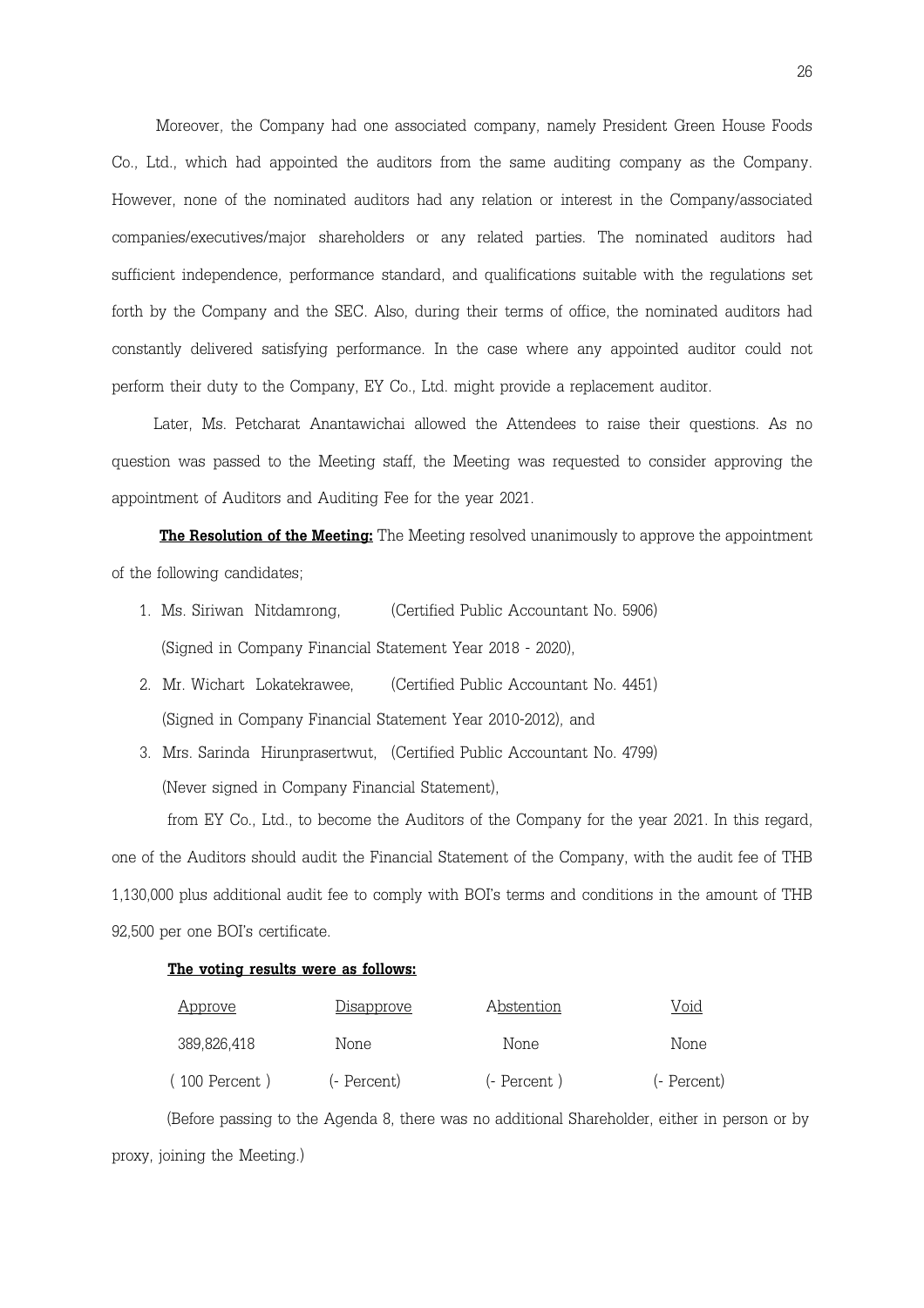#### Agenda 8: To Consider Other Business

## During this Agenda discussion, questions and opinions were raised by Shareholders. The Shareholders' questions submitted to the Company prior to the Meeting were as follows;

**Shareholders' Question**: What was the size of the RS Tower office? Did it have any meeting room available? And, if any, how many attendees could it handle?

Directors' Reply: The RS Tower Office on Ratchadaphisek Road was around 1,200 square meters. It had meeting rooms which were too small to hold general shareholders' meetings.

**Shareholders' Question**: Had the Company considered holding E-meeting suggested by the Securities and Exchange Commission (SEC) and the Stock Exchange of Thailand (SET)?

Directors' Reply: The Company had considered such suggestion, and proposed the Directors' Meeting to hold such meeting. As a result, however, the Meeting had resolved to hold traditional, physical AGM.

Shareholders' Question: In 2020, had the raw material cost per unit increased or decreased, compared to that of the year 2019?

Directors' Reply: In 2020, the key raw material prices had dropped from 2019, resulting in the decrease of the percentage of cost per sales.

Shareholders' Question: What was the current status of Saha Capital Tower Office Co., Ltd.? **Directors' Reply**: The construction plan was being processed. Once it started, it should take around 2-3 years to complete.